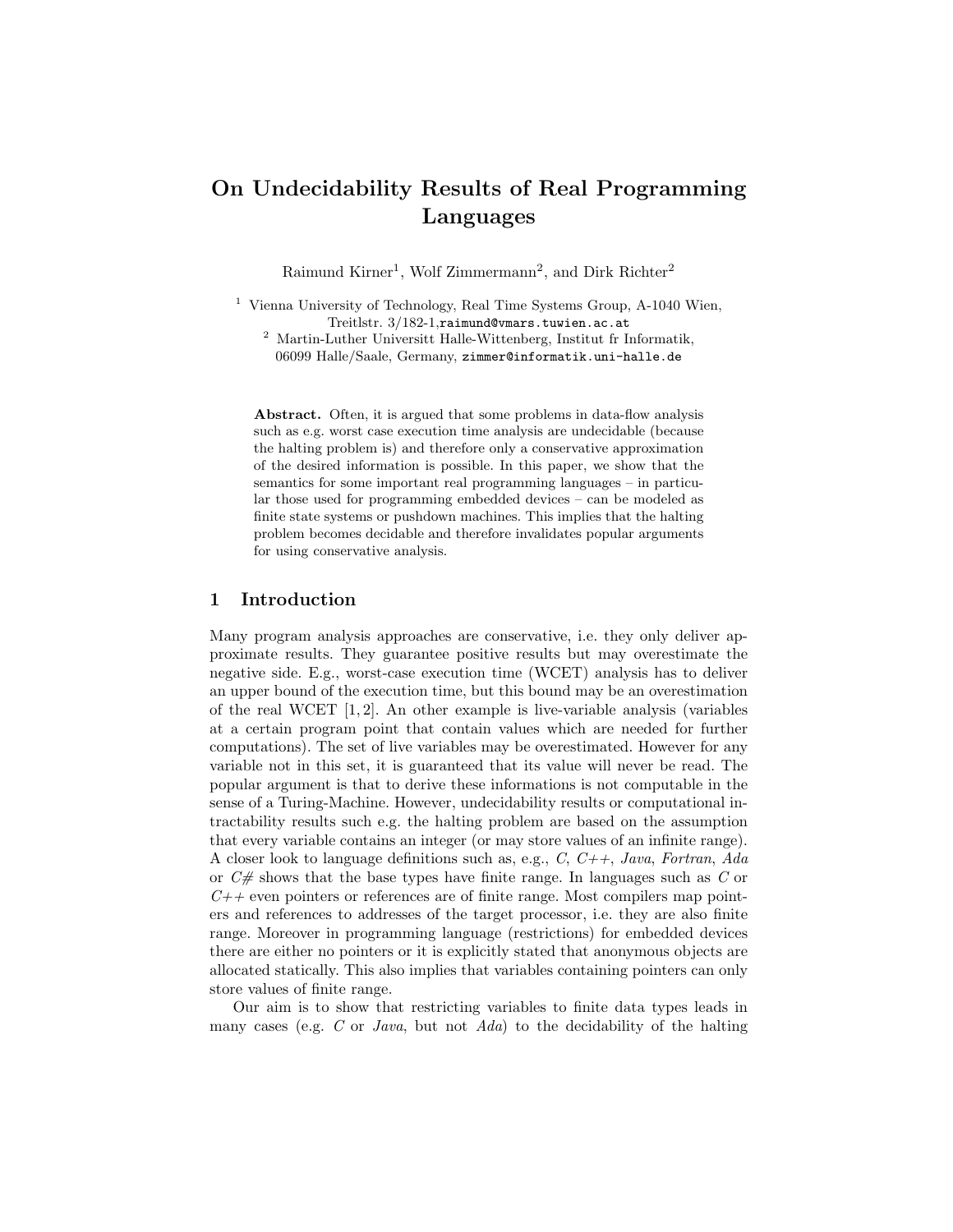problem and allows exact computation of programming analysis information such as those mentionend above. It is not claimed that it is practically feasible to compute exact program analysis informations, but the argument not to do it cannot be based on undecidability results.

Our approach is as follows, we show for a representative subset of ISO C that its semantics as a state transition system is a pushdown automaton. Since reachability, LTL or CTL model checking on pushdown automata is decidable, the halting problem of this subset becomes decidable. Any analysis that can be expressed as a formula in LTL or CTL becomes decidable and can therefore be computed exactly. In general the semantics of the whole C-language can be formalized in this way but this would go beyond the limitations of such an article.

In programming languages there are only two reasons for being infinite state: either some variables may store values of an infinite type (as e.g. references for an unlimited memory) or there is no limitation on the recursion depth. Note that an unlimited heap allocation would require infinite reference types. If each variable can only store a finite range of values, any limitation on recursion depth would lead to a finite number of states and therefore to a finite state system. Since programming languages for embedded systems often restrict recursion depth and allows only finite types, the semantics of programs in these languages are finite state machines. Interestingly, for some programming languages the halting problem even becomes undecidable if all variables only can store Boolean values (it is possible to simulate a Turing Machine on the run time stack, when reference parameters, recursion, procedure parameters, local procedures and global/local variables are allowed).

## 2 Pushdown Systems

A pushdown system is a tuple  $\Pi \triangleq (\Sigma, \Gamma, I, \rightarrow)$  where  $\Sigma$  is a finite set of states,  $\Gamma$ is a finite set (the *stack alphabet*),  $I \subseteq \Sigma \times \Gamma^*$  is the set of *initial configurations*, and  $\rightarrow \subseteq \Sigma \times \Gamma \times \Sigma \times \Gamma^*$  is a finite relation (the *transition rules*). As usual  $X^*$  denotes all finite sequences of elements of a set  $X$ ,  $\varepsilon$  the empty sequence, xy denotes the concatenation of two sequences  $x, y \in X^*$ , and |x| the length of the sequence x. An element  $(\sigma, \gamma) \in \Sigma \times \Gamma^*$  is called a *configuration* of  $\Pi$ . Let  $\kappa \triangleq (\sigma, \gamma \bar{\gamma})$  be a configuration where  $\gamma \in \Gamma$ . Then the head of the configuration  $\kappa$  is the pair  $hd(\kappa) \triangleq (\sigma, \gamma) \in \Sigma \times \Gamma$ . A direct derivation  $\Rightarrow_{\Pi} \subseteq \Sigma \times \Gamma^* \times \Sigma \times \Gamma^*$ is defined by the following inference rule:  $\frac{(\sigma, \gamma) \rightarrow (\sigma, \gamma')}{\sigma, \gamma}$  $\frac{(0,\gamma)\to(0,\gamma)}{(\sigma,\gamma\overline{\gamma})\Rightarrow(\sigma',\gamma'\overline{\gamma})}$  for all  $\overline{\gamma}\in\Gamma^*$ for all  $\bar{\gamma} \in \Gamma^*$ .

The *derivation relation defined by*  $\Pi$  is the reflexive transitive closure  $\stackrel{*}{\Rightarrow} \pi$  of  $\Rightarrow$  *π*. A configuration  $(\sigma, \gamma)$  is *final in Π* iff there is no configuration  $(\sigma', \gamma')$  such that  $(\sigma, \gamma) \Rightarrow_{\Pi} (\sigma', \gamma')$ . A configuration  $\kappa$  is *reachable* in  $\Pi$  if there is an initial configuration  $\kappa_0 \in I$  such that  $\kappa_0 \stackrel{*}{\Rightarrow} \pi \kappa$ . The set of reachable configurations of  $\Pi$  is denoted by  $Post^*(\Pi)$ .

A run of  $\Pi$  is a finite or infinite sequence  $\kappa \triangleq \kappa_0 \kappa_1 \cdots$  of configurations such that  $\kappa_0 \in I$  and  $\kappa_i \Rightarrow_{\Pi} \kappa_{i+1}$  for all  $i \in \mathbb{N}, i+1 < |\kappa|$ . If  $\kappa$  is finite, the last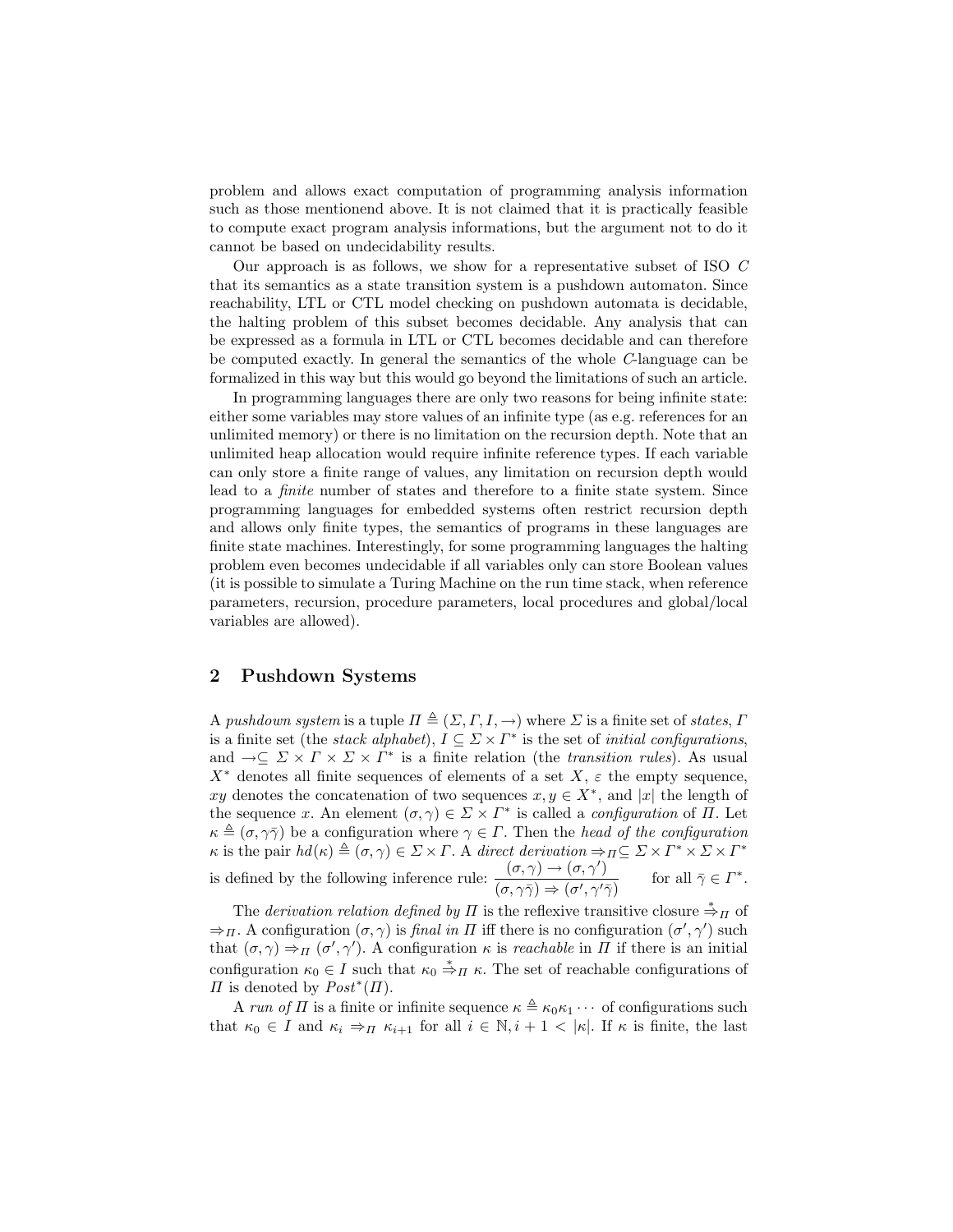configuration must be final. It is possible to transform finite runs to infinite runs by adding the transition rules  $hd(\kappa) \to hd(\kappa)$  for all final configurations  $\kappa$ .

# 3 Deciding the halting problem on C

We now show how a reasonable subset of  $C$  can be mapped to symbolic pushdown systems (thereby defining the semantics of this subset). In contrast to  $C$ , we do not limit recursion depth in this dialect. Such a limitation would lead to a finite state system, which is a special case of pushdown systems (i.e. the results implied by the assumptions of this section are more general).

Remark 1. In C recursion depth is implicitly limited because it is possible to obtain addresses from local variables using the &-operator and the language definition of ISO  $C[3]$  states that addresses are of finite range (depending on the target). Thus, only finitely many local variables can be stored which implicitly limits the depth of the runtime stack.

```
\langle prog \rangle ::= \langle decl \rangle^+\langle decl \rangle ::= \langle varieded \rangle | \langle proceded \rangle\langle \mathit{varded} \rangle \ ::= \langle \mathit{type} \rangle identifier \mathsf{[=}\langle \mathit{expr} \rangle] ;
\langle\textit{procedecl}\rangle ::= \textit{type}\ \texttt{identifier}\ \left(\left[\textit{(pars}\right]\right)\ \left\langle\textit{block}\right\rangle\ \langle\textit{type}\rangle\ :=\ \texttt{int}\ |\ \texttt{void}\ |\ \langle\textit{type}\rangle\ *\\mathbf{h} := \mathtt{int} | \mathtt{void} | \langle \mathit{type} \rangle | *\langle pars \rangle ::= (\langle par \rangle, \rangle^* \langle par \rangle\langle par \rangle ::= \langle type \rangle identifier<br>\langle stat \rangle ::= \langle assign \rangle | \langle call \rangle | \langleh := \langle assign \rangle | \langle call \rangle | \langle varieded \rangle | \langle if \rangle | \langle while \rangle | \langle block \rangle | \langle return \rangle\begin{array}{ll} \langle assign \rangle & ::= \langle des \rangle = \langle expr \rangle \, ; \ \langle call \rangle & ::= \langle name \rangle \, (|args \rangle) \end{array}\Rightarrow \langle name \rangle ([args]) ;
\langle args \rangle ::= \langle expr \rangle (, \langle expr \rangle)^*\begin{array}{lll} \langle if \rangle &::= \texttt{if} \ (\langle expr \rangle) \langle stat \rangle [\texttt{else} \langle stat \rangle]\ \langle while \rangle &::= \texttt{while} \ (\langle expr \rangle) \langle stat \rangle \end{array}\langle while \rangle \quad ::= \texttt{while } (\langle expr \rangle) \langle stat \rangle \ \langle block \rangle \quad ::= \{ \langle stat \rangle^* \}\langle block \rangle ::= \{ \langle stat \rangle^* \}\langle return \rangle ::= return [\langle expr \rangle]\langle expr \rangle ::= \langle conj \rangle (|\Gamma \langle conj \rangle^*)\langle conj \rangle ::= \langle rel \rangle (&&\langle rel \rangle )^*\langle rel \rangle ::= \langle sum \rangle [(== | < | <= | != | > | >=)\langle sum \rangle]
\langle sum \rangle ::= \langle term \rangle ((+ | -) \langle term \rangle)^*\langle term \rangle ::= \langle unexpr \rangle ((\ast \hat{1} \mid \lambda) \langle unexpr \rangle)^*\begin{array}{ll} \langle unexpr \rangle & ::= [\, ! \, | \text{--} \rangle \langle factor \rangle \ \langle factor \rangle & ::= \langle des \rangle \mid \langle call \rangle \end{array}\langle \text{factor} \rangle ::= \langle \text{des} \rangle | \langle \text{call} \rangle | \text{const}<br>\langle \text{des} \rangle ::= ** \langle \text{name} \rangle\langle des \rangle ::= ** \langle name \rangle\langle name \rangle ::= identifier
```
Fig. 1. Syntax of a  $C-K$ 

Fig. 1 shows the syntax of  $C-K$ , a representative subset of C. The constructs have the traditional semantics as in C. One of the declarations must be a function main. We assume that the rules of static semantics are satisfied. Table 1 shows some notions on static informations about the program. The details of these notions are discussed in the following.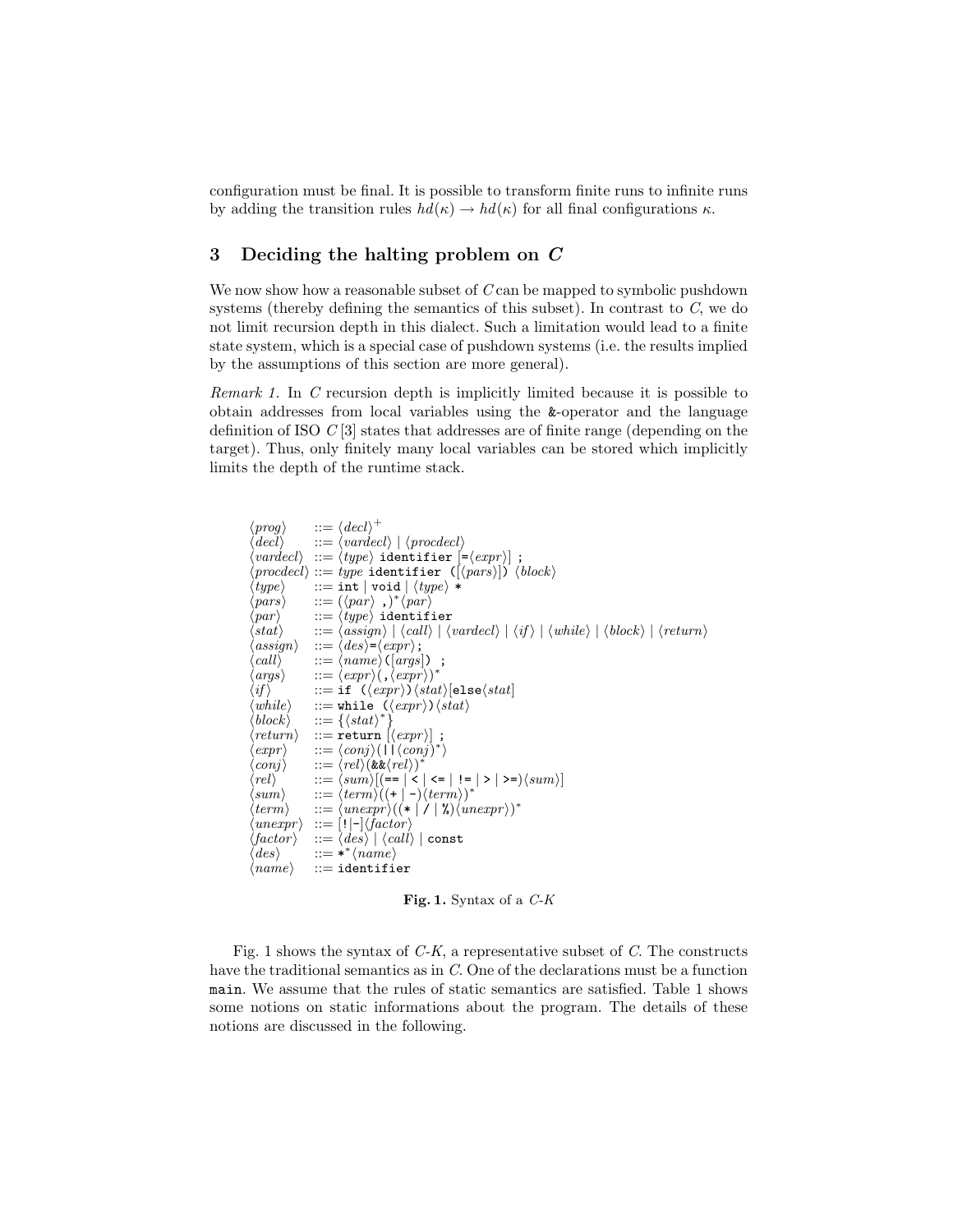GLOB set of global variable identifiers in a program

**PROC** set of global procedure identifiers in a program  $LOG_n$  set of local variables of procedure  $p \in PROC$ 

set of local variables of procedure  $p \in \text{PROC}$ 

LABEL<sub>p</sub> set of labels associated with the instructions of procedure  $p \in \text{PROC}$ 

 $EXPR<sub>p</sub>$  set of labels associated with expressions in procedure p.

Table 1. Static Information on Programs

We don't consider arrays because their semantics in  $C$  is defined by pointers and access to its element is defined by pointer arithmetic. We further do not consider structs or unions because accesses to fields can be directly implemented using pointers. A certain amount of the heap can be reserved using malloc(int). It returns an address on the heap. The heap is finite since the number of addresses is finite. We don't allow the address operator. It is therefore not possible to access local variables of stack frames except for the top stack frame. For simplicity, we don't allow assignment expressions (and use assignment statements instead) and assume a left-to-right evaluation order. *Instructions* are statements (except blocks) and expressions. Declarations declare entities or procedures. A declaration is *global* if it is declared in a program, otherwise it is called *local*, i.e., it is contained in a block. Such declarations are uniquely associated with a procedure and are variables. We therefore call a variable declaration local to a procedure p iff it is declared in the block of p (sub-blocks are also allowed). For simplicity, we assume that integer variables and pointer variables store (signed) integers and addresses that can be represented by k Bits. BIT<sup>k</sup> denotes the set of bit sequences of length  $k$ .

Example 1. Fig. 2 shows a C-K-program recursively computing faculties. It holds  $GLOB = {n}$ , PROC = { $fak, main$ },  $LOC_{fak} = {n}$ , and  $LOC_{main} = {x}$  For each instruction, the label is added as superscript. With these labels, it is  $\text{EXPR}_{\text{fake}} =$  $\{6, 7, 8, 10, 12, 13, 14, 15, 16, 17\}$  and  $\text{EXPR}_{\text{main}} = \{0, 2, 3\}.$ 

```
int n;
int fak(int n) {
     if^9 (n<sup>6</sup> <= 81^7) return<sup>11</sup> 1<sup>10</sup>;
     \text{return}^{18} \text{fak}^{15}(\text{n}^{12}-^{14}\text{1}^{13})*^{17}\text{n}^{16};
}
void main() {
     n = 12^0;int x = 4 fak<sup>3</sup>(n<sup>2</sup>);
     \texttt{return}^5 ;
}
```
Fig. 2. A C-K-program

We now show that the semantics of the C-subset can be formally defined by a pushdown system  $\Pi \triangleq (\Sigma, \Gamma, I, \rightarrow)$ . Intuitively, the set  $\Sigma$  of states represents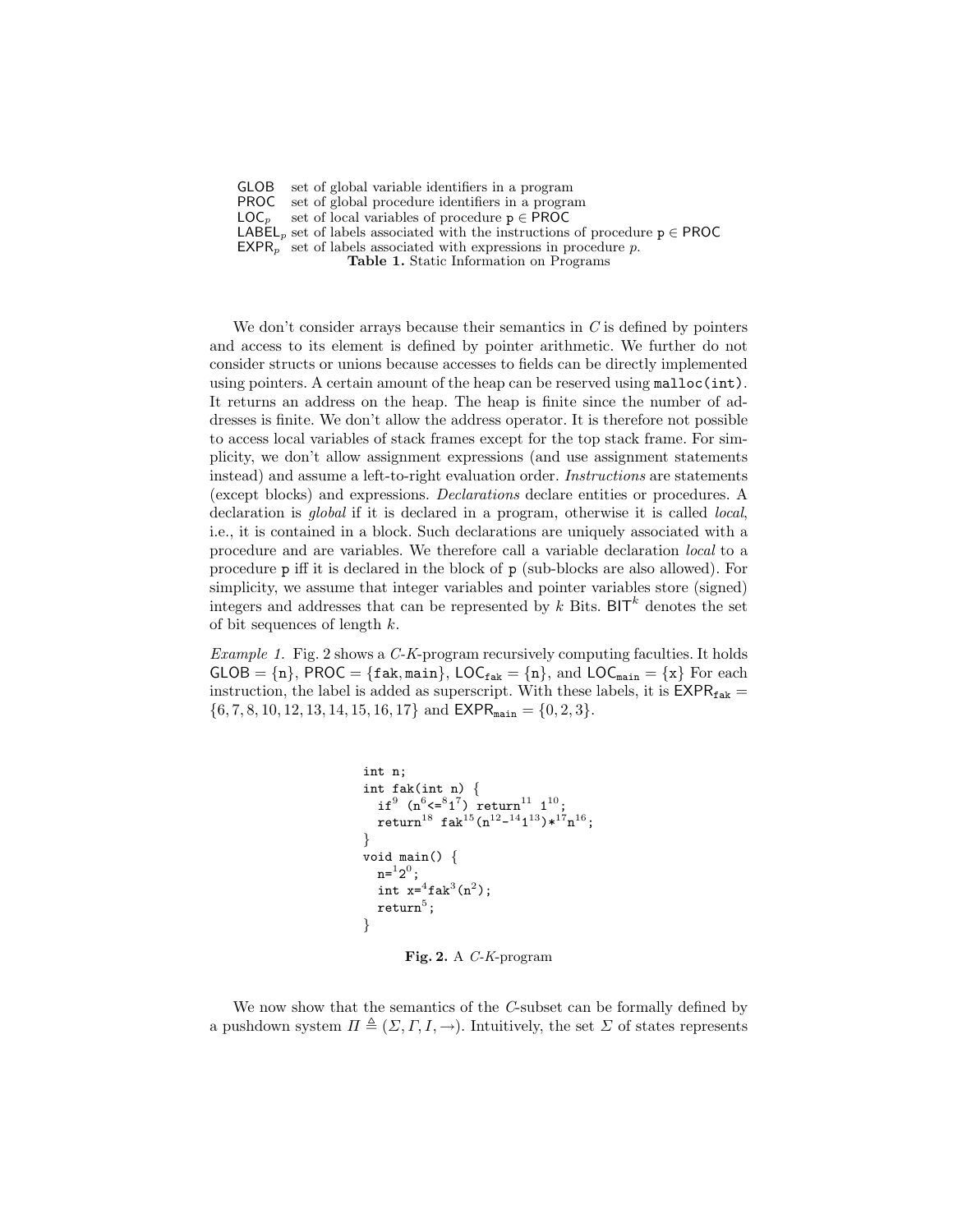the global variables and the memory and the stack of the pushdown system represents the procedure stack. The stack alphabet  $\Gamma$  defines the set of possible procedure frames. Table 2 shows the notions used for the formal definition of the pushdown system defining the semantics of a C-program. The details are explained in the following paragraphs.

**STORE**<sup>k</sup> set of stores for variables V holding sequences of k Bits  $\textsf{MEM}_m^n$  set of m-Bit addressed memories holding sequences of n Bits  $\mathsf{REG}^k_F$ set of all register assignments for registers  $R$  holding sequences of  $n$  Bits FRAME<sub>p</sub> set of stack frames for procedure p.

Table 2. Notions used for the formal definition of the semantics of  $C-K$ 

Stores are used to model the storage for global and local variables. Memories are used to model heaps. Registers are used to store intermediate values when evaluating expressions. This is needed since functions calls are expressions that may have side-effects. Because of recursion, a runtime stack is needed to maintain the currently active procedure calls. The stack frames are the elements of this runtime stack.

Formally, a *store* for a set  $V$  of variables (represented by their names) for storing sequences of k bits is a mapping  $\sigma : \mathsf{VAR} \to \mathsf{BIT}^k$ . A store for variables  $x_1, \ldots, x_n$  with values  $v_1, \ldots, v_n$  is denoted by  $\{x_1 \mapsto v_1, \ldots, x_n \mapsto v_n\}$ . The memory is a mapping  $\textit{mem} : \textsf{BIT}^k \to \textsf{BIT}^k$ . Thus,  $\Sigma \triangleq \textsf{STORE}_{\textsf{GLOB}}^k \times \textsf{MEM}_k^k \cup$  $\{err\}$  where  $err \notin \text{STORE}_{\text{GLOB}}^k \times \text{MEM}_k^k$  represents a runtime error that causes to terminate exceptionally the program.

*Example 2.* For the set GLOB in Example 1 { $n \mapsto 5$ } is a store where the value 5 is stored at variable n.  $\{00 \mapsto 0, 01 \mapsto 1, 10 \mapsto 2, 11 \mapsto 3\}$  is an example of a 2-Bit addressed memory storing at an address a the value a.

Lemma 1.  $|\Sigma|=2^{|\mathsf{GLOB}|\cdot k+2^k}+1$ 

Thus, the number of states is finite.

Intuitively, a stack frame consists of the instruction to be executed next, a store for the local variables, and a store for registers (required for evaluation of expressions). A function result is also stored in a register. For identifying the instructions of a program each instruction is associated with a unique label. In particular, the sets of labels of the procedures are pairwise disjoint. A register assignment of a procedure p is a mapping  $\rho$  :  $\mathsf{EXPR}_p \to \mathsf{BIT}^k$ . A register assignment that assigns values  $u_1, \ldots, u_k$  to registers  $r_1, \ldots, r_k$  is denoted by  $r_1 | \cdots | r_k$  $u_1 \vert \cdots \vert u_k$ Thus, a *stack frame for procedure* **p** is a tuple  $(l, \sigma, \rho) \in$ 

 $\mathsf{LABEL}_p \times \mathsf{STORE}_{\mathsf{LOC}_p}^k \times \mathsf{REG}^k_{\mathsf{EXPR}_p} \triangleq \mathsf{FRAME}_p.$  Then, the stack alphabet can be defined as

 $\Gamma \triangleq \begin{bmatrix} + \end{bmatrix}$  FRAME<sub>p</sub> p∈PROC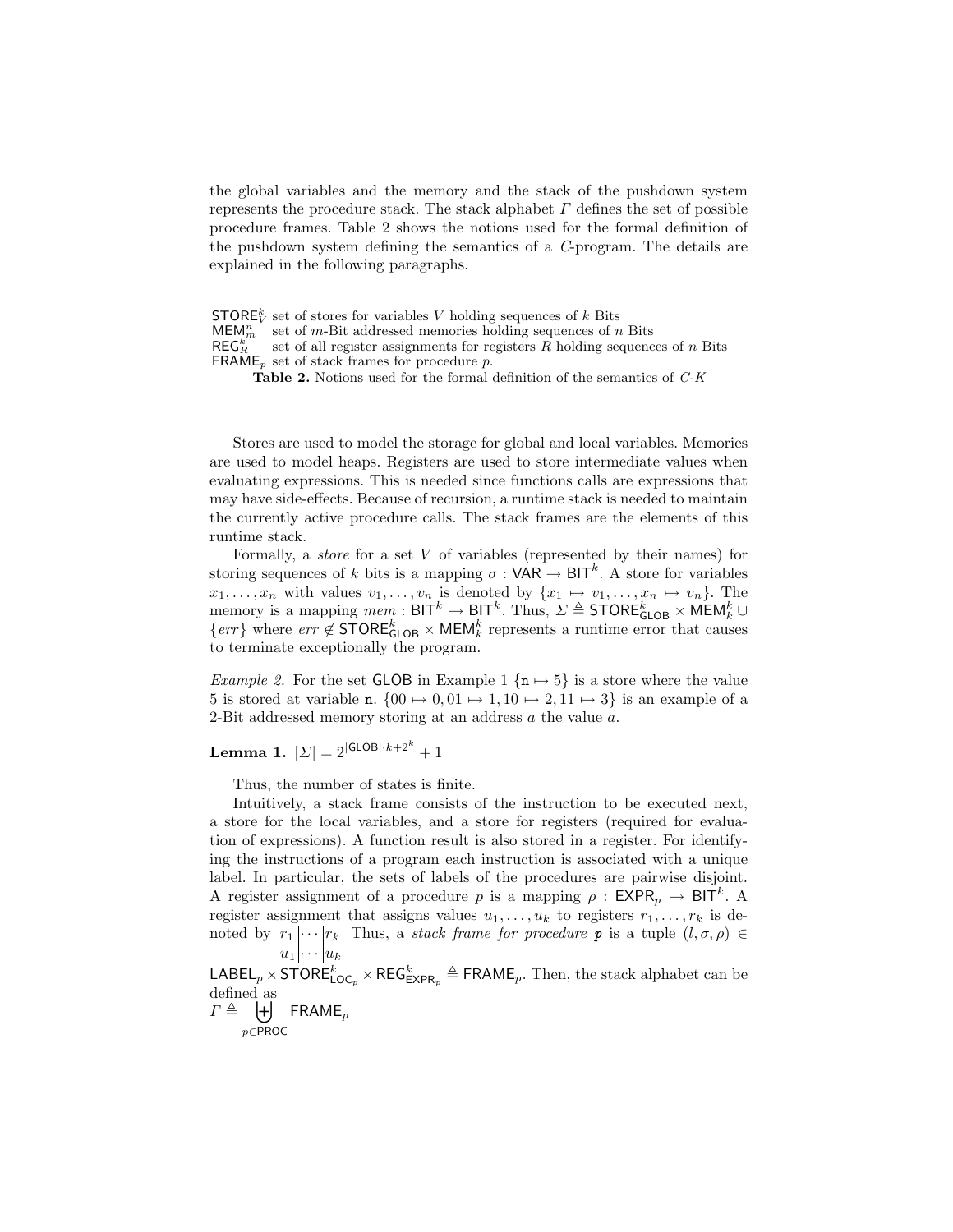Example 3.  $\left(6, \{n \mapsto 2\}, \frac{6|7|8|10|12|13|14|15|16|17}{4|0010|11|00|47|00|01|00} \right)$ 4 0 2 9 −1 22 47 88 2 9 denotes a stack frame for procedure fak in Fig. 2.

**Lemma 2.** 
$$
|\mathsf{FRAME}_p| = |\mathsf{LABEL}_p| \cdot 2^{k \cdot (|\mathsf{LOC}_p| + |\mathsf{EXPR}_p|)} \text{ and } |\Gamma| = \sum_{p \in \mathsf{PROC}} |\mathsf{FRAME}_p|
$$

Thus, the stack alphabet is also finite.

 $first_p$ <br>next label of the first instruction of a procedure  $p$ label of instruction being executed after instruction labelled  $l$  $\frac{yes_l}{no_l}$ label of the first instruction in the positive case of a conditional or loop label of the first instruction in the negative case of a conditional or loop  $odp<sub>l</sub>(i)$  label of *i*-th operand  $par_p(i)$  *i*-th parameter of procedure p Table 3. Control-flow and Data-flow in  $C-K$ 

Each procedure has a uniquely defined first instruction. Assignments, procedure calls, expressions, program have a unique label, and (except for loops, conditionals, and calls, and return statements) have a unique next instruction. The instruction executed after checking a condition of an if- or while-statement depends on the outcome of the decision. Therefore, there are two possibilities for the next instruction. Expressions, if- and while-statements need the values of their operands and conditional expressions, respectively. Table 3 shows the corresponding functions for the control- and data-flow. Note that these functions are statically defined for each program.

*Example 4.* In Fig. 2, the instruction with label 6 is the first instruction of procedure fak and the instruction with label 0 is the first instruction of procedure main. Thus,  $first_{\text{fake}} = 6$  and  $first_{\text{main}} = 0$ . The instruction being executed after the instruction at label 0 is the instruction at label 1. Thus,  $next_0 = 1$ . Fig. 4(a) shows the complete control-flow for the program in Fig. 2. Not that the instruction to be executed after label 9 is the instruction at label 10 if the condition evaluates to a non-zero value and the instruction at label 12 if the condition evaluates to zero. Thus  $yes_9 = 10$  and  $no_9 = 12$ . Fig. 4(b) shows the data-flow (as a use-def-chain) for the program in Fig. 2. E.g. the operands of the instruction at label 14 are at labels 12 and 13. Thus  $opd_{14}(1) = 12$  and  $opd_{14}(2) = 13$ . The operand of the instruction at label 9 is at label 8, i.e.  $opd_9(1) = 8$ . The operand of the return-instruction at label 11 is at label 10, i.e.  $\varphi p d_{11}(1) = 10$ .

Table 3 shows the transition rules of the program. It uses the notations shown in Table 4. In the initial state, all global variables are initialized with 0, the contents of the memory is uninitialized, the first procedure to be executed is main, and the first instruction being executed is the first instruction of main. All local variables of main are uninitialized, i.e. any store for the local variables of main is allowed for the first configuration. The same remark applies for any register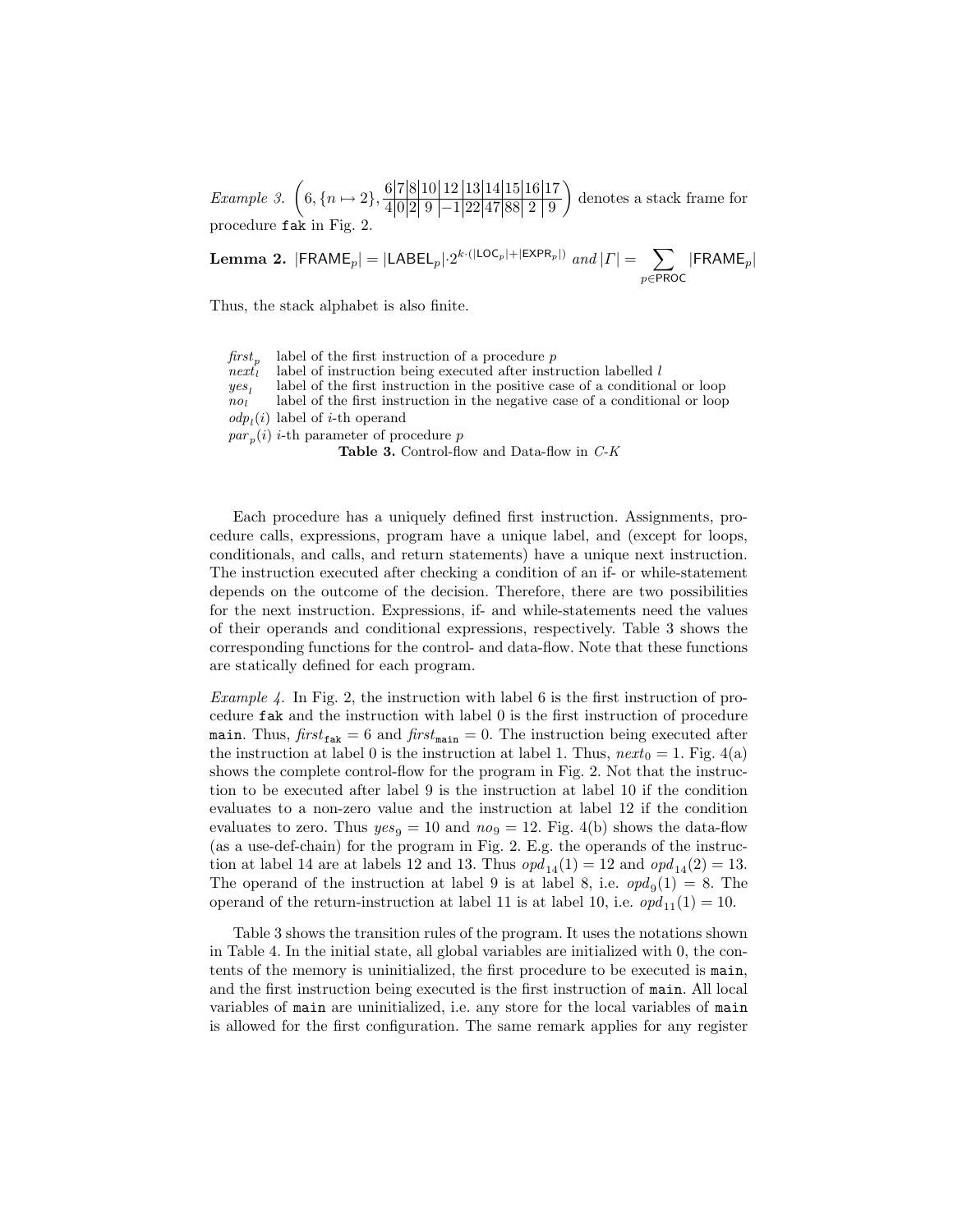| $\triangleq \{statart \rightarrow ((o,m),(first(\texttt{main}),\sigma,\rho)): m \in \mathsf{MEM}_\kappa^\kappa, \sigma \in \mathsf{STORECoc}_{\texttt{main}}, \rho \in \mathsf{REGEx}_{\mathsf{Pmax}}^\kappa\}$ |                          | $\rightarrow ((\sigma,m),(next_L,\sigma',\rho _L^x))$ : $x = \ominus(\rho(opt_L(1)),\rho(opt_L(2))) \neq undef\}$ | $\oplus \in \{\texttt{+},\texttt{*},\texttt{-},\texttt{/},\texttt{?}\!\!\!0,\texttt{==},\texttt{!=},\texttt{<},\texttt{<=},\texttt{>},\texttt{>=}\}$<br>$\begin{array}{c} \triangleq \{((\sigma,m),(L,\sigma',\rho)) \rightarrow ((\sigma,m),(\operatorname{next}_L,\sigma',\rho _L)\}_I \\ \triangleq \{((\sigma,m),(L,\sigma',\rho)) \rightarrow ((\sigma,m),(\operatorname{next}_L,\sigma',\rho _L^T)) : \operatorname{var}(L) \in GLOB, x = \sigma'(\operatorname{var}(L))\} \\ \triangleq \{((\sigma,m),(L,\sigma',\rho)) \rightarrow ((\sigma,m),(\operatorname{next}_L,\sigma',\rho _L^T)) : \operatorname{var}(L) \in LOC_{pro(L)}, x = \sigma'(\operatorname{var}(L))\} \\ \cup \{((\sigma,m),(L,\sigma',\rho)) \rightarrow ((\sigma,m),(\$ | $\begin{array}{lll} \textit{Trans}_{\textit{\textbf{a}}_1}&\triangleq\{((\sigma,m),(L,\sigma',\rho))\rightarrow((\sigma,m),(no_L,\sigma',\rho^{\prime}_L))\,:\,\rho(opd_L(1)=0\}\\ &\cup\{((\sigma,m),(L,\sigma',\rho))\rightarrow((\sigma,m),(yes_L,\sigma',\rho^{\prime}_L))\,:\,\rho(opd_L(1)\neq 0\} \end{array}$ |                | $\begin{array}{ll} &\triangleq \{((\sigma,m),(L,\sigma',\rho))\rightarrow ((\sigma,m),(next_l,\sigma',\rho'_{L}](c_{2}\dot{m}^{1}c_{2}\dot{m}^{1})^{-};\ \dot{\phi}pd_{L}(1)\neq 0\}\\ &\triangleq \{((\sigma,m),(L,\sigma',\rho))\rightarrow ((\sigma,m),(next_l,\sigma',\rho^{1}_{L})): \ \phipd_{L}(1)\neq 0\}\\ &\triangleq \{((\sigma,m),(L,\sigma',\rho))\rightarrow ((\sigma,m),(west_l,\sigma',\rho^{1}_{L})): \ \rho(\phipd_{L}(1)=0\}\\ &\triangleq \{((\sigma,m),(L,\sigma',\rho))\rightarrow ((\sigma,m),(next_l,\sigma$ |                 |                           | $\rightarrow ((\sigma,m),(first_p,\sigma'',\rho')(L,\sigma',\rho)) : \rho \in \mathsf{REG}^k_\mathsf{CRPR_p}, p = \mathit{opd}_L(1), \sigma'' \in \mathsf{STORE}^k_\mathsf{LOC}, \sigma''(\mathit{par}_p(i)) = \rho(\mathit{opd}_L(i+1)) \}$ |               | $\rightarrow ((\sigma,m),(yes_L,\sigma',\rho)) : \rho (opd_L(1)) \neq 0 \} \cup \{(\sigma,m), (L,\sigma',\rho)) \rightarrow ((\sigma,m), (no_L,\sigma',\rho)) : \rho (opd_L(2)) \neq 0 \}$<br>$\rightarrow ((\sigma,m), (yes_L, \sigma',\rho)) : \rho(opd_L(1)) \neq 0 \} \cup \{(\sigma,m), (L, \sigma',\rho)) \rightarrow ((\sigma,m), (no_L, \sigma',\rho)) : \rho(opd_L(2)) \neq 0 \}$<br>$\begin{array}{ll} &\triangleq\{((\sigma,m),(L,\sigma',\rho))\rightarrow ((\sigma,m),(\operatorname{first}_p,\sigma',\rho')(L,\sigma',\rho)):\rho\in\mathsf{REG}^\mathsf{c}_{\mathsf{KFR}_p},p=\mathit{opd}(\sigma,m),(L,\sigma',\rho))\rightarrow ((\sigma,m),(\operatorname{next}_L,\sigma',\rho')):\rho\in\mathsf{REG}^\mathsf{c}_{\mathsf{KFR}_p},p=\mathit{opd}(\sigma,m),(L,\sigma',\rho))\rightarrow ((\sigma,m),(\operatorname{next}_L,\sigma' _\mathsf{a}^*)):\varnothing=\{((\sigma,m),(L,\sigma',\rho))\rightarrow ((\sigma,m),(\operatorname{get}_L,\sigma'),\$ |           |
|-----------------------------------------------------------------------------------------------------------------------------------------------------------------------------------------------------------------|--------------------------|-------------------------------------------------------------------------------------------------------------------|------------------------------------------------------------------------------------------------------------------------------------------------------------------------------------------------------------------------------------------------------------------------------------------------------------------------------------------------------------------------------------------------------------------------------------------------------------------------------------------------------------------------------------------------------------------------------------------------------------------------------------------------------------------------------------------------------------------------------------------------------|-----------------------------------------------------------------------------------------------------------------------------------------------------------------------------------------------------------------------------------------------------------------------------------------------------------------------|----------------|--------------------------------------------------------------------------------------------------------------------------------------------------------------------------------------------------------------------------------------------------------------------------------------------------------------------------------------------------------------------------------------------------------------------------------------------------------------------------------------------------------------------------------------|-----------------|---------------------------|----------------------------------------------------------------------------------------------------------------------------------------------------------------------------------------------------------------------------------------------|---------------|---------------------------------------------------------------------------------------------------------------------------------------------------------------------------------------------------------------------------------------------------------------------------------------------------------------------------------------------------------------------------------------------------------------------------------------------------------------------------------------------------------------------------------------------------------------------------------------------------------------------------------------------------------------------------------------------------------------------------------------------------------------------------------------------------------------------------------------------------------------------------------------------------------------------------------------------------------------------------|-----------|
| $Trans_{s}$                                                                                                                                                                                                     | $Trans_v$<br>$Trans_{c}$ | $Trans_\ominus$<br>$Trans_\oplus$                                                                                 |                                                                                                                                                                                                                                                                                                                                                                                                                                                                                                                                                                                                                                                                                                                                                      |                                                                                                                                                                                                                                                                                                                       | $Trans_{kk_2}$ | $Trans_{\square_1}$                                                                                                                                                                                                                                                                                                                                                                                                                                                                                                                  | $Trans_{112}$ : | $Trans\text{\textendash}$ | $Trans_{\mathbf{p}(\mathbf{x})}$<br>$Trans_{d_1}$                                                                                                                                                                                            | $Trans_{d_2}$ | $Trans_{r_1}$<br>$Trans_{r_1}$<br>$Trans_i$<br>$Trans_l$                                                                                                                                                                                                                                                                                                                                                                                                                                                                                                                                                                                                                                                                                                                                                                                                                                                                                                                  | $Trans_m$ |

Fig. 3. Transitions Rules defining the semantics of  $C\text{-}K$ **Fig. 3.** Transitions Rules defining the semantics of  $C$ -K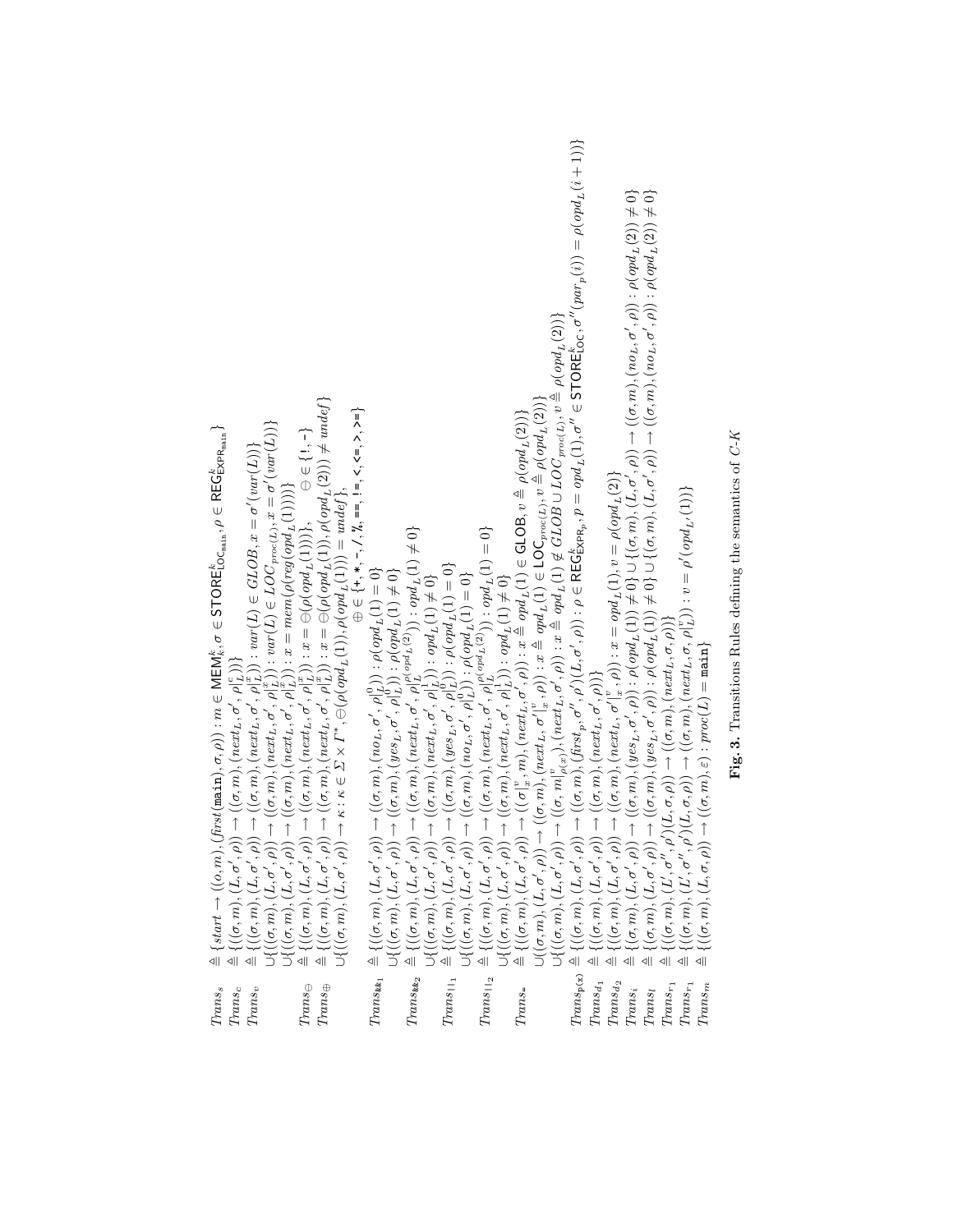|                            | $o: V \to \mathsf{BIT}^k$ the function where $o(v) = 0$ for all $v \in V$                                                                    |                         |                    |
|----------------------------|----------------------------------------------------------------------------------------------------------------------------------------------|-------------------------|--------------------|
| $\ominus$ ( <i>v</i> )     | result of applying the unary operator $\ominus$ to $v \in \mathsf{BIT}^k$                                                                    |                         |                    |
| $\oplus (v_1, v_2)$        | result of applying the binary operator $\oplus$ to $v_1, v_2 \in \mathsf{BIT}^k$                                                             |                         |                    |
| $f\vert_{x}^{v}$<br>var(l) | function where $f\vert_x^v(y) \triangleq \begin{cases} v & \text{if } x = y \\ f(y) & \text{otherwise} \end{cases}$<br>variable at label $l$ |                         |                    |
| proc(l)                    | procedure where $l \in PROC_{proc(l)}$                                                                                                       |                         |                    |
|                            | <b>Table 4.</b> Notations used in Table 3                                                                                                    |                         |                    |
|                            |                                                                                                                                              |                         |                    |
| $next_0 = 1$               | $yes_9 = 10$                                                                                                                                 | $opd1(1) = n$           | $opd_{11}(1) = 10$ |
| $next_1 = 2$               | $no_9 = 12$                                                                                                                                  | $\omega_{p_1}(2) = 0$   | $opd_{14}(1) = 12$ |
| $next_2 = 3$               | $next_{10} = 11$                                                                                                                             | $opd_3(1) = 2$          | $opd_{14}(2) = 13$ |
| $next_3 = 4$               | $next_{12} = 13$                                                                                                                             | $opd4(1) = x$           | $opd_{15}(1) = 14$ |
| $next_4 = 5$               | $next_{13} = 14$                                                                                                                             | $\omega_{\mu_4}(2) = 3$ | $opd_{17}(1) = 15$ |
| $next_6 = 7$               | $next_{14} = 15$                                                                                                                             | $opd_8(1) = 6$          | $opd_{17}(2) = 16$ |
| $next_7 = 8$               | $next_{15} = 16$                                                                                                                             | $opd_8(2) = 7$          | $opd_{18}(1) = 17$ |
| $next_8 = 9$               | $next_{16} = 17$                                                                                                                             | $opd9(1) = 8$           |                    |
|                            | $next_{17} = 18$                                                                                                                             |                         |                    |
| (a) Control-Flow           |                                                                                                                                              | (b) Data-Flow           |                    |
|                            |                                                                                                                                              |                         |                    |

Fig. 4. Control– and Data-Flow for the Program in Fig. 2

value. We therefore introduce an artificial initial state start and the set of start transitions  $Trans<sub>s</sub>$ . The rules in  $Trans<sub>c</sub>$  show the rules for accessing constants. It changes the value at the register of the current expression to the value of the constant. Similarly, the rules  $Trans<sub>v</sub>$  for reading values of variables or from the memory (using indirect addresses) change the value of the register associated with the expression to the corresponding value of the global variable (first case), local variable (second case) or memory address (contained in the register of the operand). The rule  $Trans_{\ominus}$  shows the transition rules for the unary operators  $\ominus$ . According to the ISO C language specification, the behavior is undefined, if the result of a mathematical operation is exceptional (such as division by 0) or an overflow occurs. This means that anything can happen (from continuing program execution at any configuration up to exceptional termination). This undefined behavior is modeled by the second set of transition rules of  $Trans_{\oplus}$ . The short-circuit operators are associated with two instructions: The first instructions  $\&\&_1$  and  $||_1$  are used for deciding whether the second operand has to be evaluated. The second instructions are used for finally evaluating the second operand. Fig. 5 shows the control- and data-flow of the short-circuit operators.

The execution of assignments stores the value of the right hand side (second operand) to the variable or address defined by the left hand side of the assignment (and thus changes the store for global variables, local variables, or the memory, respectively). The main idea for the transition rules for procedure calls is to push the current procedure frame onto the stack and allocate a new frame for the called procedure. A variable declaration without an initialization expression has no effect. A variable declaration with an initialization expression has the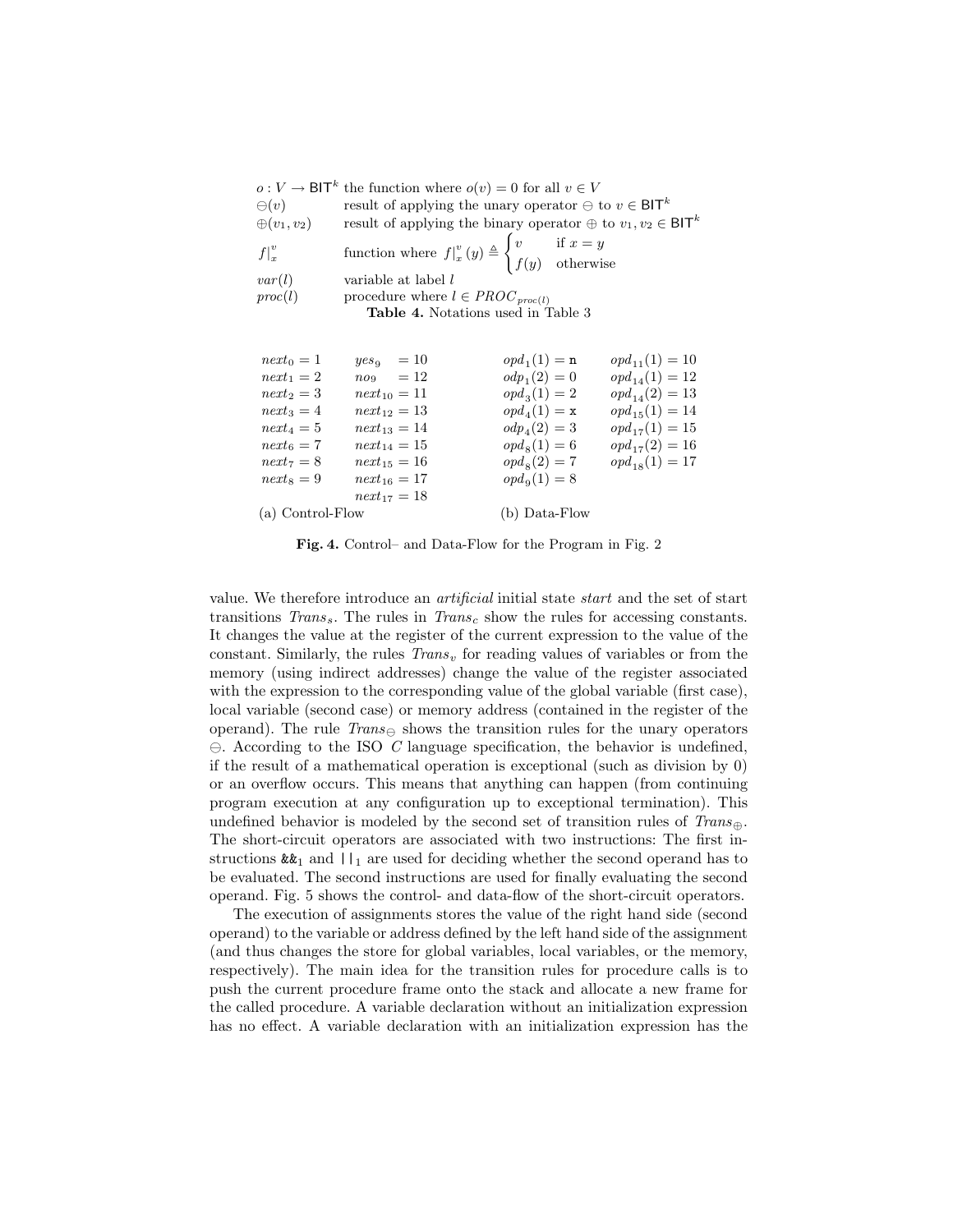

Fig. 5. Control- and Data-Flow for Short-Circuit Operators

same effect as an assignment to this variable (which is always a local variable in this case). The transitions for conditional statements execute the statements of the then-part if the result of the expression is true (beginning at  $yes<sub>L</sub>$ ) and the else-part (if present) or the statement after the conditional (if the else-part is not present), respectively, if the result of the expression is false (in both cases, the execution proceeds at  $no<sub>L</sub>$ . The transition rule for loops is analogous. The only distinction between conditionals and loops is the definition of  $yes<sub>L</sub>$  and  $no<sub>L</sub>$ . The block statement doesn't require a transition rule: If L is the label of the statement preceding the block, then  $next_L$  is the first statement within the block. Furthermore, if L is the last statement of the block,  $next_L$  is the statement to be executed after the block. The return statement of a proper procedure simply pops the current frame from the stack. The return statement of the function must pass the result of the function. This has been stored at the register for the return expression and must be stored at the register of the function call. Returning from main will stop the execution and requires therefore an additional transition rule.

Example 5. Fig. 6 shows a run of the program in Fig. 2. Since we have no pointer variables, we omit the memory.

Remark 2. We have not shown the semantics of allocating objects on the heap m. However, the semantics of malloc can easily be implemented by introducing a global variable void \* hp for storing addresses. It is initialized with the maximal address. With this global variable, it is straightforward to implement malloc: void  $*$  malloc(int s) {

```
hp=hp-s;
  return hp;
}
```
Thus, the semantics of C-K is formally described as pushdown system. Since for given configurations  $\kappa$  it is decidable for pushdown systems it is always possible that  $\kappa$  reaches  $\kappa'$  we have the

Corollary 1. For C-K, the halting problem is decidable.

Remark 3. There is no construct in ISO C that prevents modeling of the semantics as a symbolic pushdown system.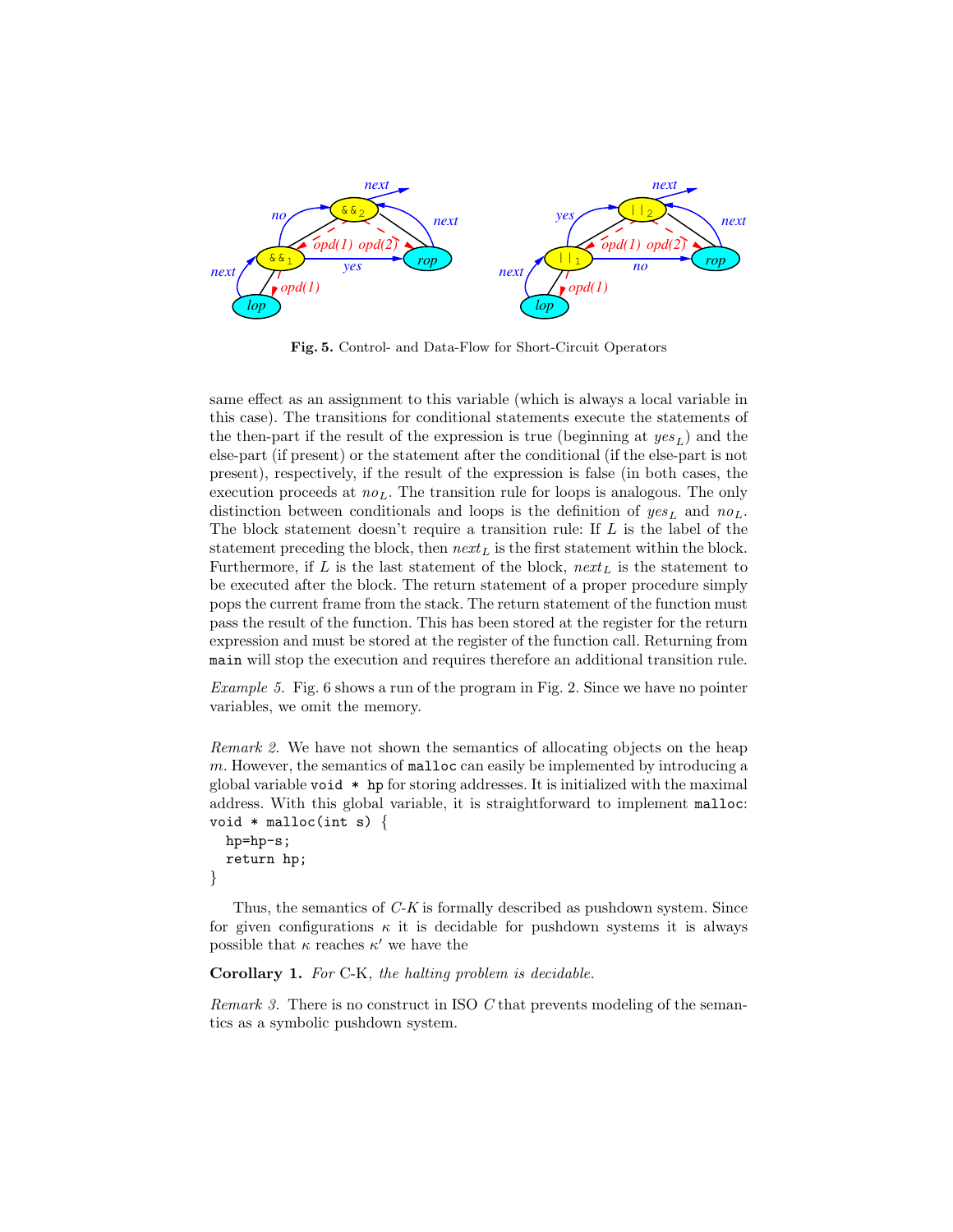

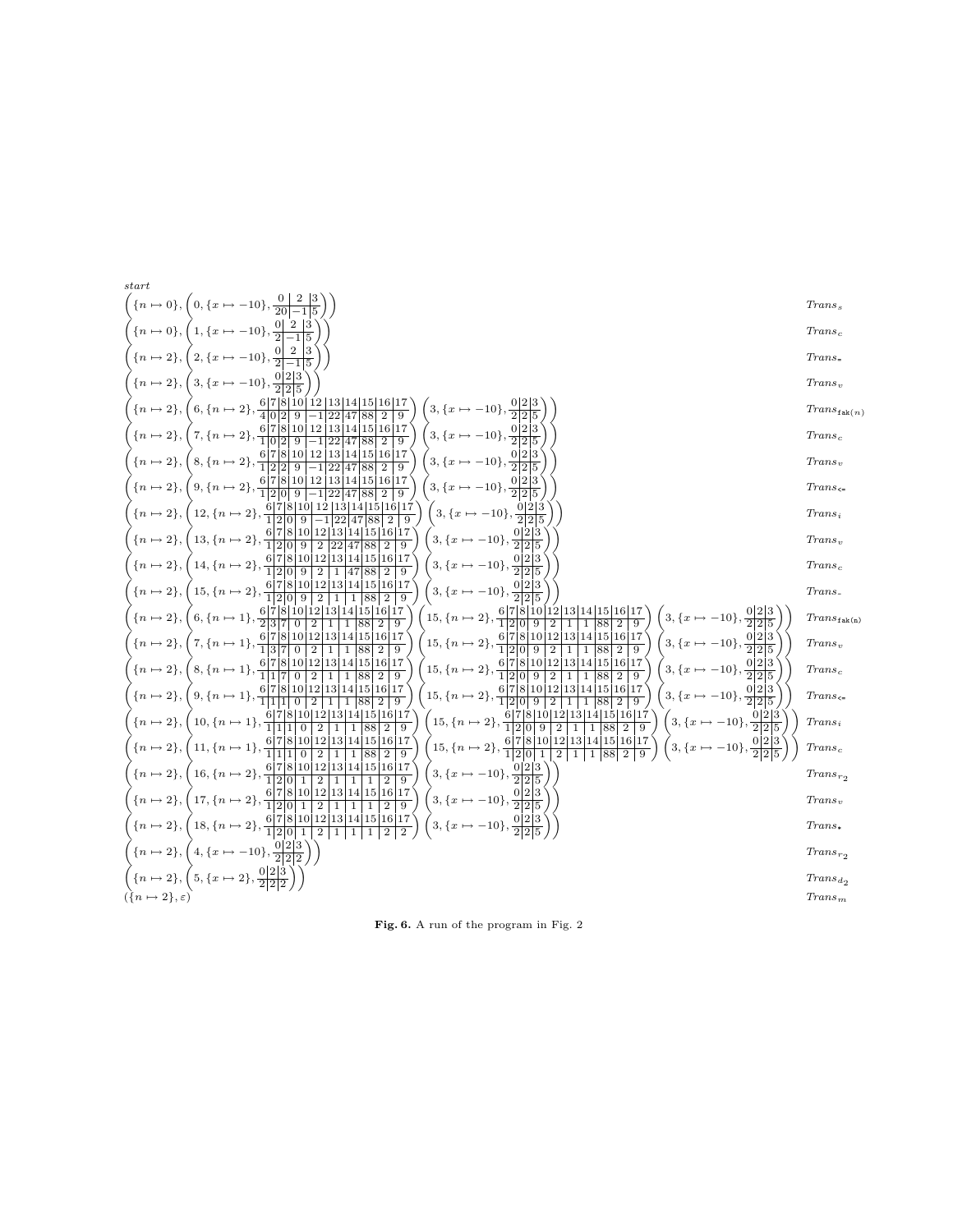#### 3.1 Covering the Platform-specific Semantics of C

Modeling the semantics of  $C-K$  as a pushdown system we made several assumptions about the semantics of some language constructs. This is necessary because the language definition of ISO C gives only a partial definition of the functional behavior of C. We call this language definition the platform-independent semantics. The behavior not defined by the language definition can be freely defined by the platform, where a platform is defined as all layers used to execute the program, including the compiler up to the target hardware. We call this completion of the language definition the platform-specific semantics. The platform-specific semantics of ISO C and its challenges for cross-platform testing have been discussed by Wenzel et al. [6].

The reason why ISO C does not define the complete functional behavior of the language constructs is simply because of legacy: while the  $C$  language was originally developed in 1972 by Kernighan and Ritchie at AT&T Bell Labs using an informal (and incomplete) language definition [4, 5] the ANSI committee to develop the C language definition was only formed in 1983. Meanwhile a large pool of C compilers with different interpretation of several language constructs had arisen. As there was no simple agreement possible of which existing language interpretation is the "right" one, the ANSI  $C$  language definition had been restricted to a definition of that partial behavior where most C compilers agree. In 1990 the ISO adopted the ANSI C language definition as the ISO C standard and since then took over the further development of the language definition.

The split of the ISO C language definition into a platform-independent semantics and a platform-specific semantics has a serious implication for deciding the halting problem of C programs: whether a C program halts or not may depend on the platform-specific semantics. Thus, even though the halting problem for a C program is decidable for any platform-specific semantics, the halting property can become undefined if no specific platform is assumed.

The following list gives just a few examples where the platform-specific semantics has the potential to influence the halting property of some C programs:

- Conversion from floating point to integer types: if the value is outside the range of the integer type the result is undefined.
- Conversion of negative values of an integer type into a smaller signed integer type: if the negative value cannot be represented in the smaller type, the behavior is platform-specific.
- Shift operation: whether the shift operations are signed or unsigned is platform-specific.
- Size of base types: the absolute size of the base types is platform-specific.
- Evaluation order of operands: the evaluation order is platform-specific for most operands. One notable exception are short-circuit operations, where the evaluation order is always from left to right.
- Floating-point operations: the behavior in case of exceptional results like division by zero is undefined.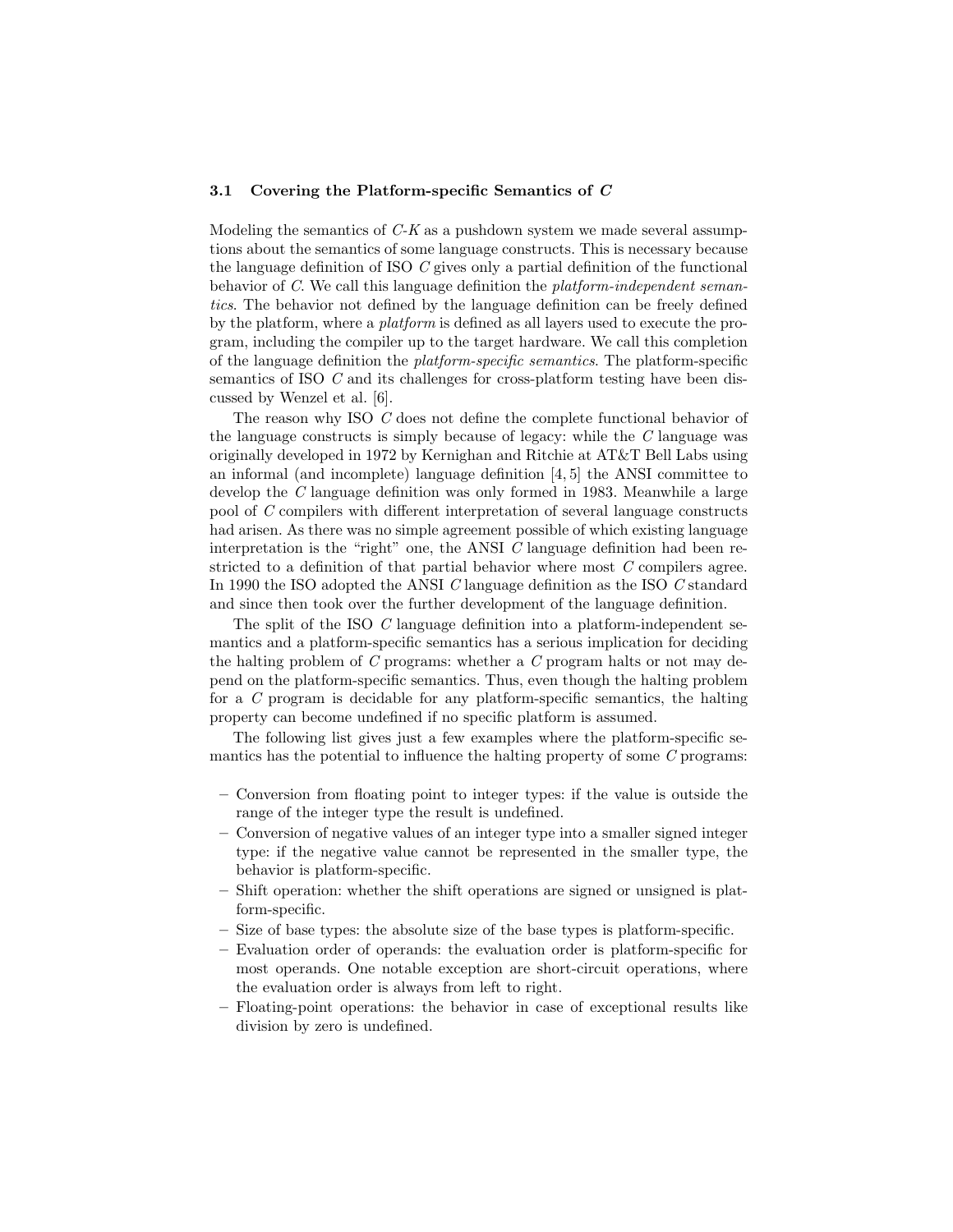Everything of the ISO C language definition with behavior being undefined or implementation-specific belongs to the platform-specific semantics. An interesting property for ISO C is that undefined behavior includes the possibility of non-termination. Thus, we also have the

Corollary 2. If an ISO C-program always terminates according to the language definition, i.e., the platform-independent semantics, then it is free of undefined behavior.

Deciding the halting problem of a C program based only on the platformindependent semantics requires to consider all possible instantiations of the platform-specific semantics. Since for any instantiation of the base type ranges a C program has a finite state space and, of course, a finite code length, the set of possible instantiations of the platform-specific semantics is also finite for any ranges of the base types. As a consequence we have the

Corollary 3. The halting problem of an ISO C program based only on the platform-independent semantics and upper bounds of the base type ranges is still decidable (with the result being either yes, no, or platform-specific).

Remark 4. The problem complexity is dramatically higher than in case of considering a concrete platform-specific semantics, since each run of a concrete platform-specific semantics is also a run of the platform-independent semantics but not vice versa.

# 4 Related Work

Software model checking follows a similar approach [7–12]. Mostly, it abstracts behavior to symbolic descriptions, i.e. variables over a finite range etc. can be defined and they form the state space together with control variables. Popular examples or finite state descriptions are PROMELA for the SPIN model-checker [13] and the SMV-model checker [14, 15]. Remopla is a symbolic description for pushdown systems and used for the Moped model-checker [16, 17]. The semantics of Remopla can be formally defined by mapping it to a pushdown system similar as in this work. A special case of pushdown systems are Boolean programs (i.e. each variable can store only Boolean values) [18]. The decidability of reachability of configurations of pushdown-systems is a well-known result that can be found in textbooks [19]. In [20–23] it is shown that also model-checking on pushdownsystems is possible.

The decidability of program analysis at source-code level has already been the subject of investigation. Previously, it has been shown that may analysis and must analysis are not decidable using ISO C programs as examples [24, 25]. In contrast, we prove the decidability of ISO C programs by considering details of the language definition that make ISO C programs inherently finite state and thus decidable.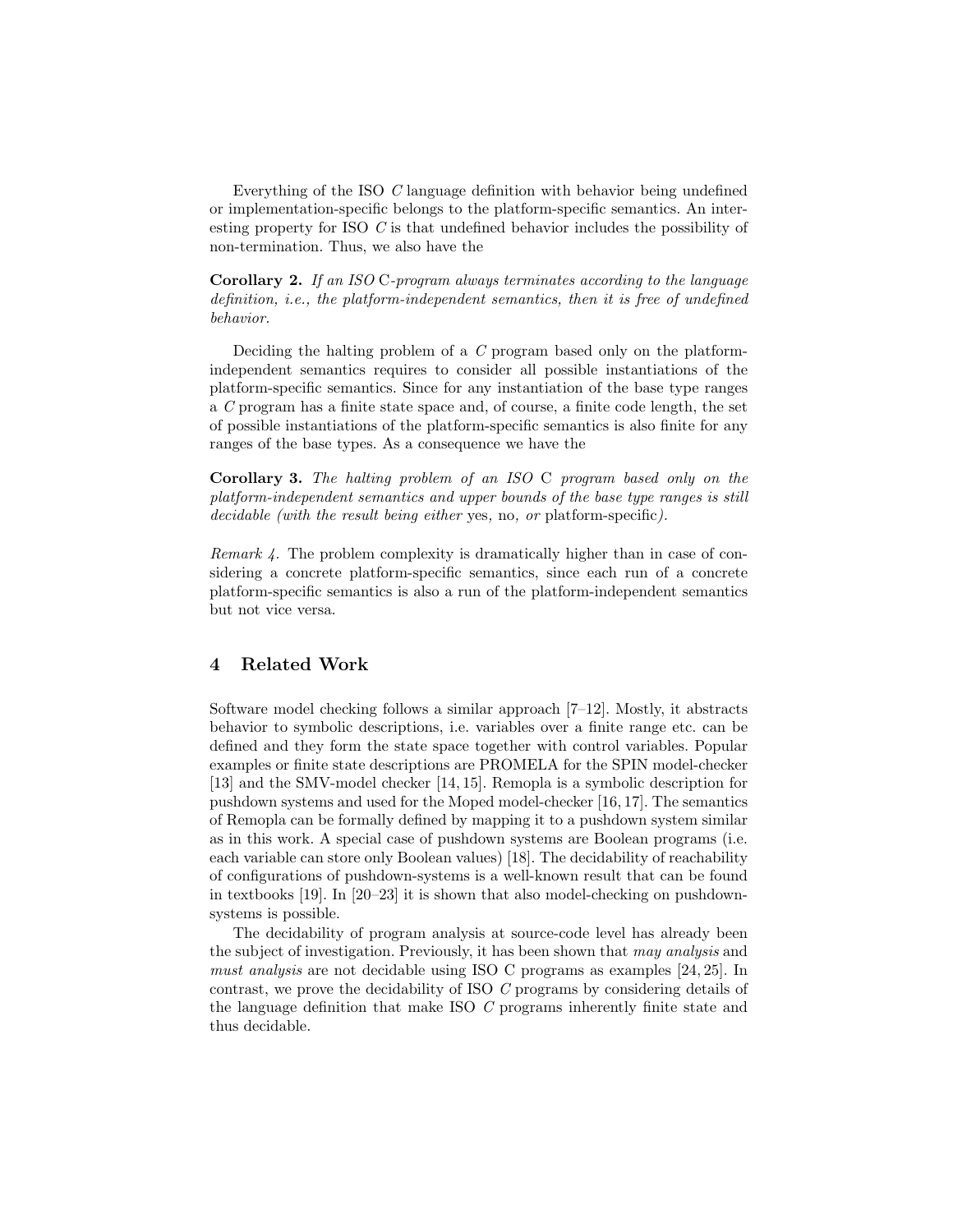## 5 Conclusion

The use of conservative program analysis techniques for approximative analysis results is often justified by citing the undecidability of the halting problem.

In this paper we have shown that a class of real programming languages is decidable. Our approach is based on the assumption that the base types of the language and the heap memory are of finite range, but allowing an unbounded recursion depth of function calls. In case of Java the base types are already bounded, but the potentially infinite heap has to be bounded to a maximum size. In case of ISO C we have to bound the ranges of base types. The heap in ISO C inherently is of finite size for base type ranges because of the address operator and the finite size of pointer variables. Interestingly, Java Byte code has also a heap of finite size because references must be stored in the operand stack and the entries have the lengths of machine words.

We have proven the decidability of such programming languages by showing how to transform them into a pushdown automaton, for which the decidability is a well-known result. As a concrete example we have selected a representative subset of ISO C.

Finally, we have got the interesting insight that the halting property for ISO C can depend on the concrete system platform, i.e., implementation details not specified by the language definition can influence the halting of a program.

## References

- 1. Wilhelm, R., Engblom, J., Ermedahl, A., Holsti, N., Thesing, S., Whalley, D., Bernat, G., Ferdinand, C., Heckman, R., Mitra, T., Mueller, F., Puaut, I., Puschner, P., Staschulat, J., Stenstrom, P.: The worst-case execution time problem - overview of methods and survey of tools. ACM Transactions on Embedded Computing Systems (TECS) 7 (2008)
- 2. Kirner, R., Puschner, P.: Obstacles in worst-cases execution time analysis. In: Proc. 11th IEEE International Symposium on Object-oriented Real-time distributed Computing, Orlando, Florida (2008) 333–339
- 3. Organisation, I.S.: ISO/IEC 9899:1999 Programming Languages C. 2nd edn. American National Standards Institute, New York (1999) Technical Committe: JTC 1/SC 22/WG 14.
- 4. Kernighan, B.W., Ritchie, D.M.: The C programming language. Prentice Hall Press, Upper Saddle River, NJ (1989)
- 5. Ritchie, D.M.: The Development of the C Programming Language. In: History of programming languages—II. ACM Press, New York, NY, USA (1996) 671–698
- 6. Wenzel, I., Rieder, B., Kirner, R., Puschner, P.: Cross-platform verification framework for embedded systems. In: Proc. 5th IEEE Workshop on Software Technologies for Future Embedded and Ubiquitous Systems (SEUS'07), Santorini Island, Greece (2007)
- 7. Obdrzalek, J. In: Model Checking Java Using Pushdown Systems. LFCS, University of Edinburgh (2002)
- 8. Henzinger, T.A., Jhala, R., Majumdar, R., Sutre, G. In: Software Verification with BLAST. In 10th International Workshop on Model Checking of Software (SPIN), LNCS Volume 2648, 235-239. Springer (2003)